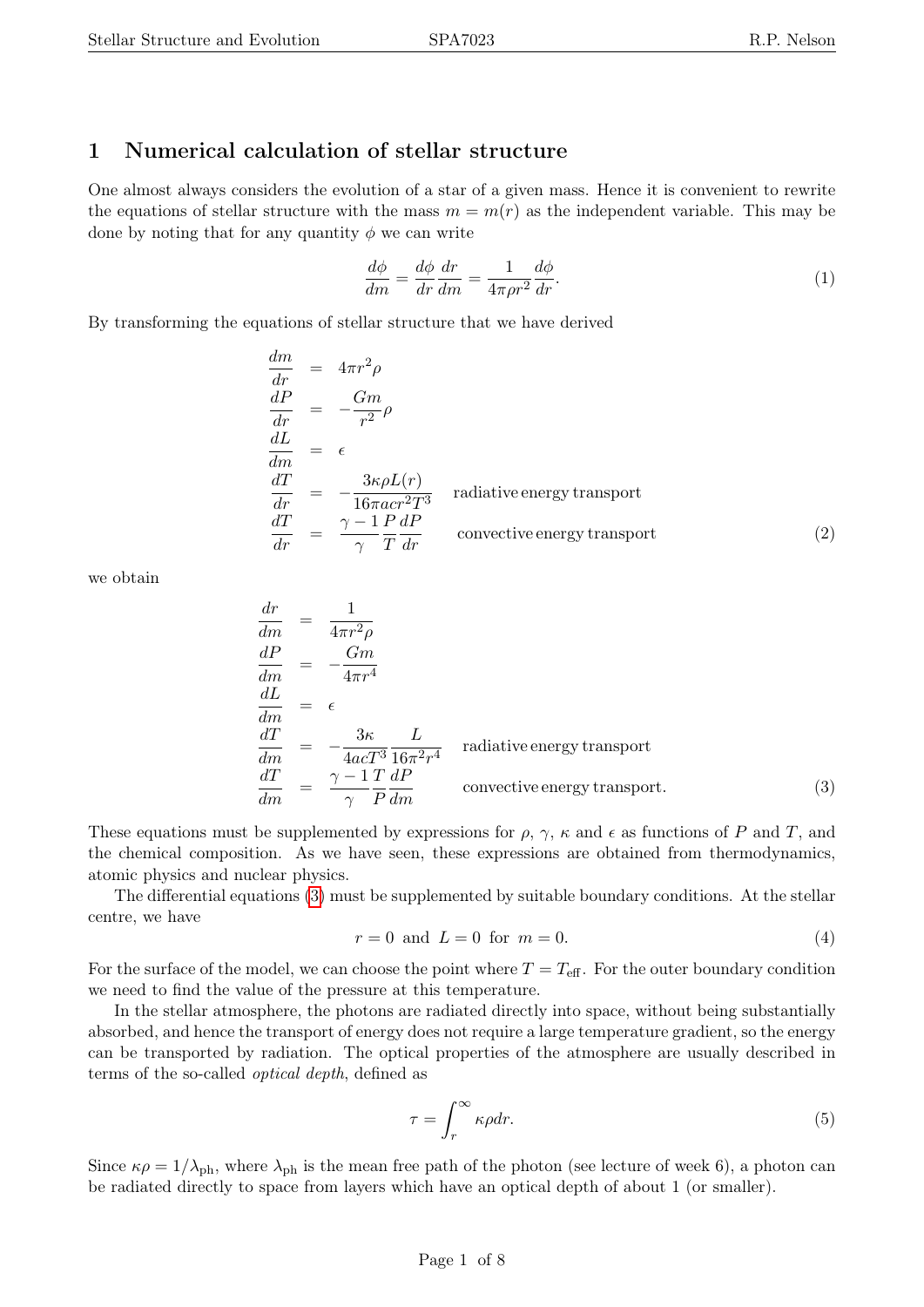Rewriting eqn. [\(2\)](#page-0-1) for the diffusive flux of radiative energy,  $F$ , as

<span id="page-1-0"></span>
$$
\frac{dT^4}{dr} = -\frac{3F}{ac}\kappa\rho = \frac{3F}{ac}\frac{d\tau}{dr} \tag{6}
$$

we have

<span id="page-1-1"></span>
$$
T^4 = \frac{3F}{ac}(\tau + \text{constant}),\tag{7}
$$

since the thin atmosphere can be considered a plane parallel layer with  $dF/dr = 0$  (i.e through which the radiative flux is constant).

Of course, the eqns. [\(6\)](#page-1-0) and [\(7\)](#page-1-1) become invalid when one approaches the optically thin layers high in the atmosphere. Because of the deceasing density, the mean free path of the photons there will become comparable to, and eventually larger than, the distance which is left for the photons to reach free space. Hence the whole diffusion approximation breaks down, and one has to solve the far more complicated full set of radiation transport equations in the stellar atmosphere.

We can employ eqn. [\(7\)](#page-1-1) in the lower atmosphere, where the diffusion approximation become relevant, but we need the value of the constant of integration which appears in this equation. The theory of stellar atmospheres suggests the value of  $2/3$  as a simple approximation for this constant, and we obtain

<span id="page-1-2"></span>
$$
T^4 = \frac{3F}{ac} \left( \tau + \frac{2}{3} \right). \tag{8}
$$

We note that

$$
\sigma = \frac{ac}{4},\tag{9}
$$

and therefore

$$
F = \sigma T_{\text{eff}}^4 = \frac{ac}{4} T_{\text{eff}}^4. \tag{10}
$$

Hence, eqn. [\(8\)](#page-1-2) can be rewritten as

$$
T^{4} = \frac{3}{4} T_{\text{eff}}^{4} \left( \tau + \frac{2}{3} \right), \tag{11}
$$

which shows that  $T = T_{\text{eff}}$  when  $\tau = 2/3$ . This level in the atmosphere is known as the *photosphere*. It is the level from which the bulk of the radiation is emitted into space, and we can adopt it as the location of the outer boundary for our stellar models.

To evaluate the photospheric value of pressure, and hence the pressure at our outer boundary condition, we define a mean opacity  $\langle \kappa \rangle$ , averaged over the stellar atmosphere above the photospheric radius,  $R_{\rm ph}$ , by the relation

$$
\tau_{\rm ph} = \frac{2}{3} = \langle \kappa \rangle \int_{R_{\rm ph}}^{\infty} \rho dr. \tag{12}
$$

We now approximate the gravitational acceleration in the atmosphere by a constant value  $GM/R_{\text{ph}}^2$ , and obtain

$$
P_{\rm ph} = \int_{R_{\rm ph}}^{\infty} \frac{GM}{R_{\rm ph}^2} \rho dr = \frac{2}{3 \langle \kappa \rangle} \frac{GM}{R_{\rm ph}^2}.
$$
\n(13)

Together with  $L = 4\pi R^2 \sigma T^4$ , this is the required surface boundary condition, applied at  $T = T_{\text{eff}}$ . More accurate surface boundary conditions, which are implemented in modern numerical computations, can be formulated by fitting the stellar model solution outlined above onto the solution for a stellar atmosphere.

As an example of stellar models that have been computed, Fig. [1](#page-2-0) shows the location of the main sequence stars of uniform chemical composition (the so-called zero-age main sequence) on a theoretical H-R diagram.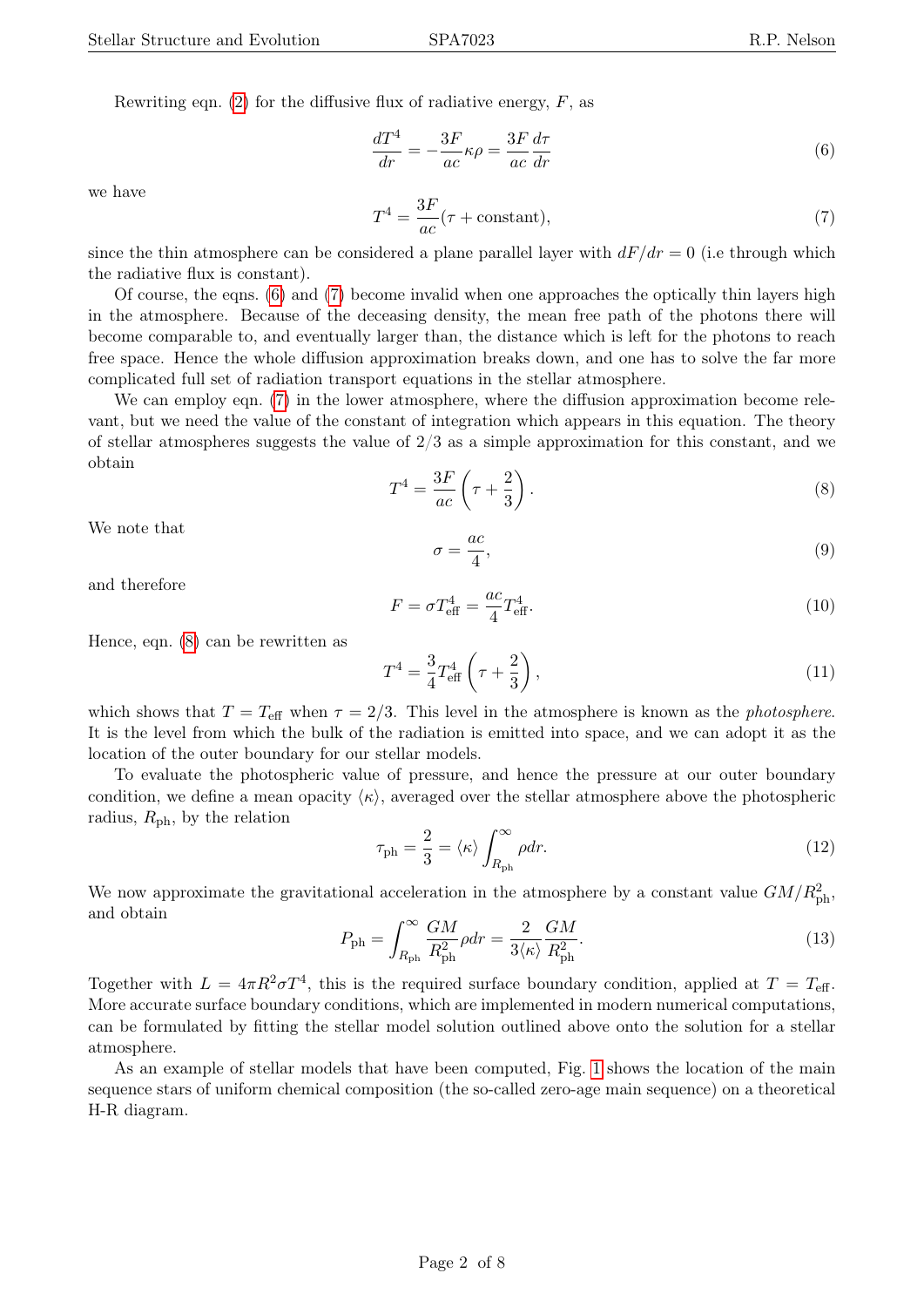<span id="page-2-0"></span>Figure 1: H-R diagram of the zeroage main sequence for composition  $X =$  $0.685$  and  $Y = 0.294$ . The location of several models with masses between 0.1 and 22 solar masses are indicated (from Kippenhahn & Weigert 1990, Stellar Structure & Evolution, Springer-Verlag).



## 1.1 Midpoint fitting method

We now consider in some detail the practical problem of actually calculating a stellar model numerically. In week 4 we considered how to construct numerical solutions to the Lane-Emden equation that governs the structure of polytropic stellar models, and we adopt a similar procedure here. Our approach will deviate from that presented in week 4 because the four equations of stellar structure are supplemented by boundary conditions at both the centre and the surface of the star, and this complicates the process of obtaining a numerical solution. When solving the Lane-Emden equation we had two boundary conditions defined at the centre of the star, and this allowed us to develop approximate expressions for the Lane-Emden equation that could be solved numerically by stepping out from the centre of the star, using the boundary conditions as initial conditions for our integration, until we reached the surface of the model. When solving the equations of stellar structure, because we need to satisfy boundary conditions at the centre and the surface, we will integrate outwards from the centre of the star, and inwards from the surface, and try to match the solutions at the half-way point. In general, the outward and inward integrations will not meet in the middle, and the matching procedure requires repeated integrations to be undertaken with adjustment of a subset of the boundary conditions until the solutions match at the mid-point to a specified level of accuracy.

#### 1.1.1 Difference equations

We will now develop approximations to the stellar structure equations [\(3\)](#page-0-0) that allow us to integrate outwards from the centre of a stellar model and inwards from the surface. Consider a star of mass  $M_*$ that is discretised into N integration points and  $N-1$  mass shells. The innermost integration point is located at the stellar centre, where the mass and radius are defined to be zero  $(m = r = 0)$  and the outermost one is located at the stellar surface where the mass is equal to the stellar mass  $M_*$ . Hence we can write

$$
M_{*} = \sum_{i=1}^{N-1} \Delta m_{i}
$$
 (14)

where we use the index i to reference the integration points and the mass shells, and the mass contained in each mass shell is denoted  $\Delta m_i$ . Note that  $i = 0$  represents the innermost integration point located at the centre where the mass  $m_{i=0} = 0$ . For a general integration point i, the interior mass can be written

$$
m_i = \sum_{j=1}^i \Delta m_j. \tag{15}
$$

From now on we will assume that the mass shells all have the same mass,  $\Delta m$ . We can approximate the derivatives of quantities such as the pressure,  $P$ , using finite difference approximations

$$
\frac{dP}{dm} \approx \frac{\Delta P}{\Delta m} = \frac{P_{i+1} - P_i}{m_{i+1} - m_i},\tag{16}
$$

where  $P_i$ ,  $P_{i+1}$ ,  $m_i$  and  $m_{i+1}$  are the pressures and interior masses defined at the arbitrary integration points *i* and  $i + 1$ . Using the notation  $\Delta m = m_{i+1} - m_i$ , the equations of stellar structure can be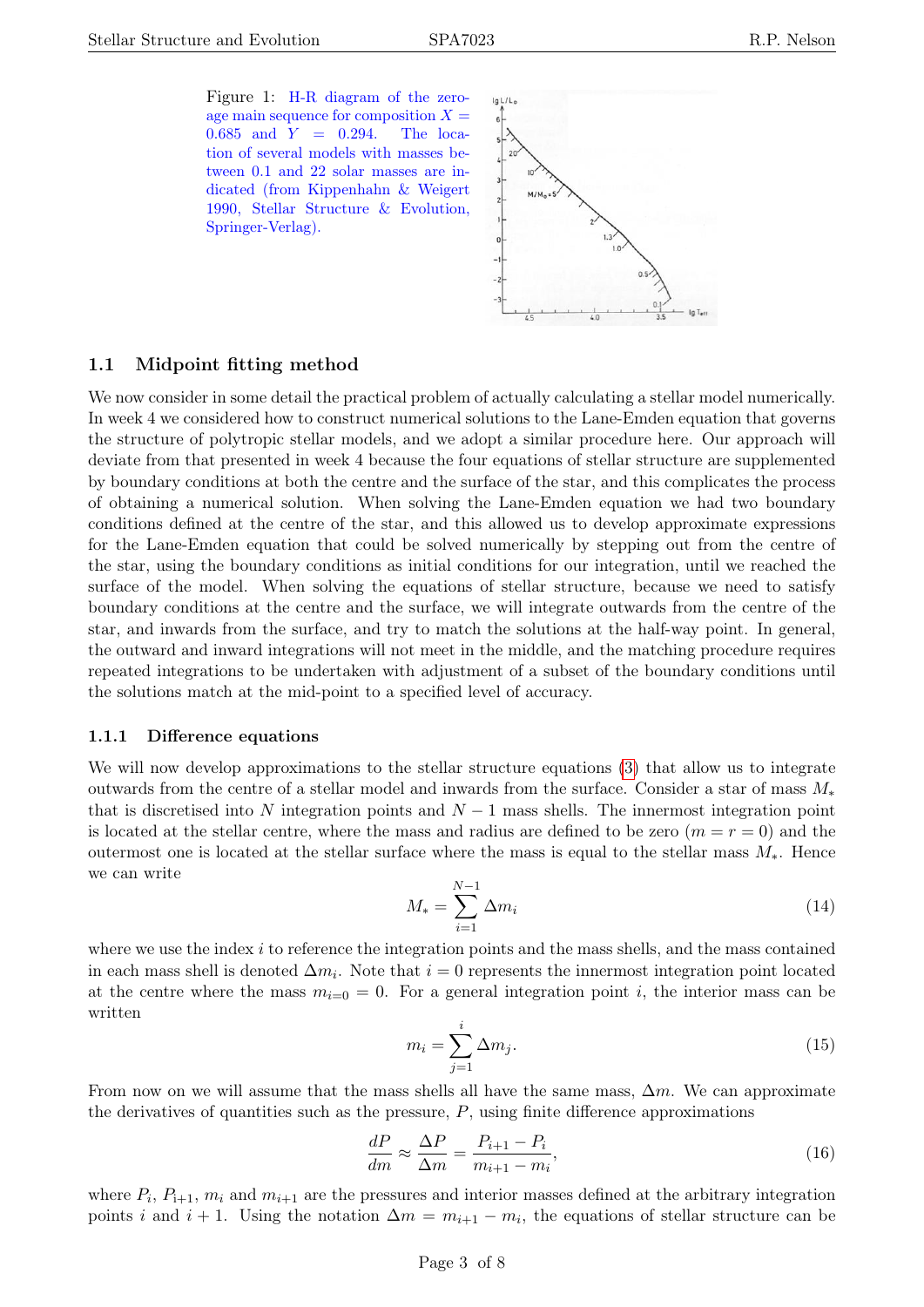approximated as

<span id="page-3-2"></span>
$$
\frac{r_{i+1} - r_i}{\Delta m} = \frac{1}{4\pi r_i^2 \rho_i}
$$
\n
$$
\frac{P_{i+1} - P_i}{\Delta m} = -\frac{Gm_i}{4\pi r_i^4}
$$
\n
$$
\frac{L_{i+1} - L_i}{\Delta m} = \epsilon_i
$$
\n
$$
\frac{T_{i+1} - T_i}{\Delta m} = -\frac{3\kappa_i}{4acT_i^3} \frac{L_i}{16\pi^2 r_i^4}
$$
\nradiative energy transport\n
$$
\frac{T_{i+1} - T_i}{\Delta m} = \frac{\gamma - 1}{\gamma} \frac{T_i}{P_i} \frac{P_{i+1} - P_i}{\Delta m}
$$
\nconsecutive energy transport (17)

and hence we obtain equations that allow us to integrate out from the centre of the star

<span id="page-3-0"></span>
$$
r_{i+1} = r_i + \Delta m \times \frac{1}{4\pi r_i^2 \rho_i}
$$
  
\n
$$
P_{i+1} = P_i - \Delta m \times \frac{Gm_i}{4\pi r_i^4}
$$
  
\n
$$
L_{i+1} = L_i + \Delta m \times \epsilon_i
$$
  
\n
$$
T_{i+1} = T_i - \Delta m \times \frac{3\kappa_i}{4acT_i^3} \frac{L_i}{16\pi^2 r_i^4}
$$
 radiative energy transport  
\n
$$
T_{i+1} = T_i + \Delta m \times \frac{\gamma - 1}{\gamma} \frac{T_i}{P_i} \frac{P_{i+1} - P_i}{\Delta m}
$$
consecutive energy transport. (18)

Equations [\(18\)](#page-3-0) are supplemented by the boundary conditions  $r_i = 0$  and  $L_i = 0$  for the innermost integration point  $i = 0$  (but see below for a more detailed discussion about boundary conditions). To start the integration, it is also clear from inspection of eqns. [\(18\)](#page-3-0) that we need to specify values for  $T_{i=0} = T_c$  and  $P_{i=0} = P_c$ . As we will see below, the mid-point fitting algorithm will consist of integrating outwards from the centre repeatedly, adjusting the values of  $T_c$  and  $P_c$ , until the solutions obtained from the outwards and inwards integrations agree with one another at the mid-point.

We now consider the equations to be used to integrate inwards from the surface. We can write approximations to the stellar structure eqns. [\(18\)](#page-3-0) in the form

$$
\frac{r_i - r_{i-1}}{\Delta m} = \frac{1}{4\pi r_i^2 \rho_i}
$$
\n
$$
\frac{P_i - P_{i-1}}{\Delta m} = -\frac{Gm_i}{4\pi r_i^4}
$$
\n
$$
\frac{L_i - L_{i-1}}{\Delta m} = \epsilon_i
$$
\n
$$
\frac{T_i - T_{i-1}}{\Delta m} = -\frac{3\kappa_i}{4acT_i^3} \frac{L_i}{16\pi^2 r_i^4}
$$
\nradiative energy transport\n
$$
\frac{T_i - T_{i-1}}{\Delta m} = \frac{\gamma - 1}{\gamma} \frac{T_i}{P_i} \frac{P_i - P_{i-1}}{\Delta m}
$$
\nconvective energy transport\n(19)

and hence we obtain equations that allow us to integrate out from the centre of the star

<span id="page-3-1"></span>
$$
r_{i-1} = r_i - \Delta m \times \frac{1}{4\pi r_i^2 \rho_i}
$$
  
\n
$$
P_{i-1} = P_i + \Delta m \times \frac{Gm_i}{4\pi r_i^4}
$$
  
\n
$$
L_{i-1} = L_i - \Delta m \times \epsilon_i
$$
  
\n
$$
T_{i-1} = T_i + \Delta m \times \frac{3\kappa_i}{4acT_i^3} \frac{L_i}{16\pi^2 r_i^4}
$$
 radiative energy transport  
\n
$$
T_{i-1} = T_i - \Delta m \times \frac{\gamma - 1}{\gamma} \frac{T_i}{P_i} \frac{P_i - P_{i-1}}{\Delta m}
$$
 convective energy transport. (20)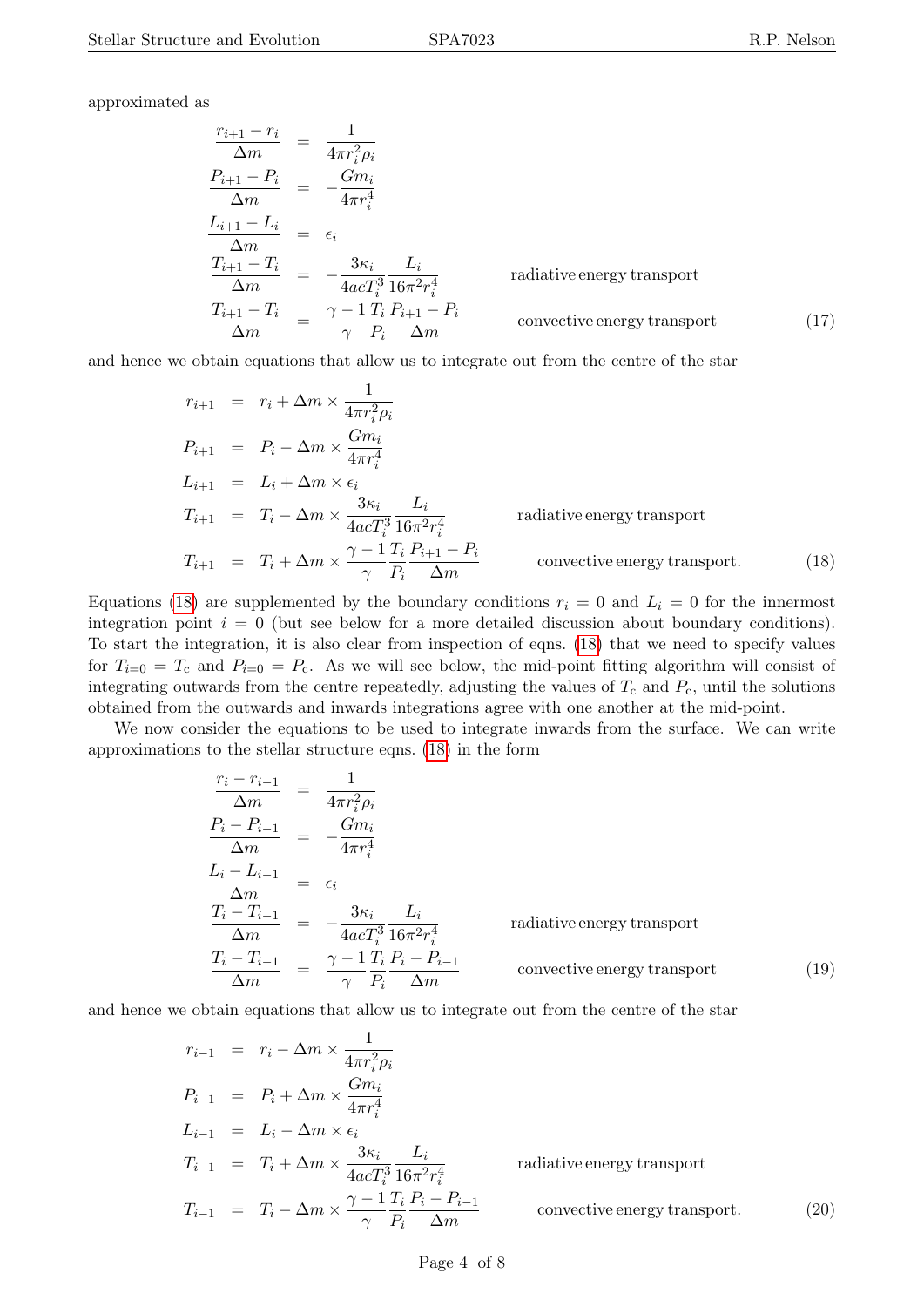Note also that we have expressions for  $\epsilon_i$  and  $\kappa_i$  in terms of the density  $\rho_i$  and temperature  $T_i$ . We obtain the density from the equation of state

$$
\rho_i = \frac{\mu m_H P_i}{k_B T_i} \tag{21}
$$

and then use Kramers opacity

$$
\kappa_i = \kappa_0 \rho_i T_I^{-7/2} \tag{22}
$$

and the energy generation rate

$$
\epsilon_i = \epsilon_{\rm pp} \rho_i T_i^{\alpha} + \epsilon_{\rm CNO} \rho_i T_i^{\beta} \tag{23}
$$

where  $\kappa_0$ ,  $\epsilon_{\text{pp}}$  and  $\epsilon_{\text{CNO}}$  are constants that define the magnitudes of the Kramers opacity and energy generation rate per unit mass from the PP-chain and CNO-cycle, respectively.

#### 1.1.2 A closer look at the boundary conditions

It is obvious from inspection of eqns. [\(17\)](#page-3-2) and [\(18\)](#page-3-0) that these equations cannot be applied to a situation where the integration is initiated at the very centre of a star where  $m = r = 0$ , since we have factors of  $r_i$  in the denominator. Hence, in practice we must start the integration at some small distance from the centre such that  $r_{i=0} > 0$  and  $m_{i=0} > 0$ . Formally, this then requires a change in the boundary conditions because the values at the centre of the star do not apply at the location of the first integration point. Using the stellar structure eqns. [\(3\)](#page-0-0), we can obtain approximate values to be specified at the first integration point.

From the equation of mass conservation we have

$$
dr = \frac{dm}{4\pi r^2 \rho}.\tag{24}
$$

Assuming that very close to the centre that  $\rho = \rho_c$ , and applying the boundary condition  $r = 0$  at  $m = 0$ , we have

$$
\int_0^r r^2 dr \approx \int_0^m \frac{1}{4\pi \rho_c} dm \implies \frac{r^3}{3} = \frac{m}{3\pi \rho_c}.
$$
 (25)

Hence, if our first integration point is placed at a small distance from the centre of the stellar model, then the radius and mass at that point are related by

$$
r_{i=0} = \left(\frac{3m_{i=0}}{4\pi\rho_{\rm c}}\right)^{1/3}.\tag{26}
$$

Similarly, if the gradient in energy sources is not too large, then close to the centre of the star we can write

$$
\int_0^L dL \approx \epsilon \int_0^m dm \implies L = \epsilon(\rho_c, T_c)m. \tag{27}
$$

Applying this to our numerical scheme gives a boundary condition for L at the innermost integration point

$$
L_{i=0} = \epsilon(\rho_{\rm c}, T_{\rm c}) m_{i=0}.\tag{28}
$$

We assume that the star is in hydrostatic equilibrium, and that the density near the centre can be approximated  $\rho = \rho_c$ . This gives

$$
r \approx \left(\frac{3m}{4\pi\rho_c}\right)^{1/3} \tag{29}
$$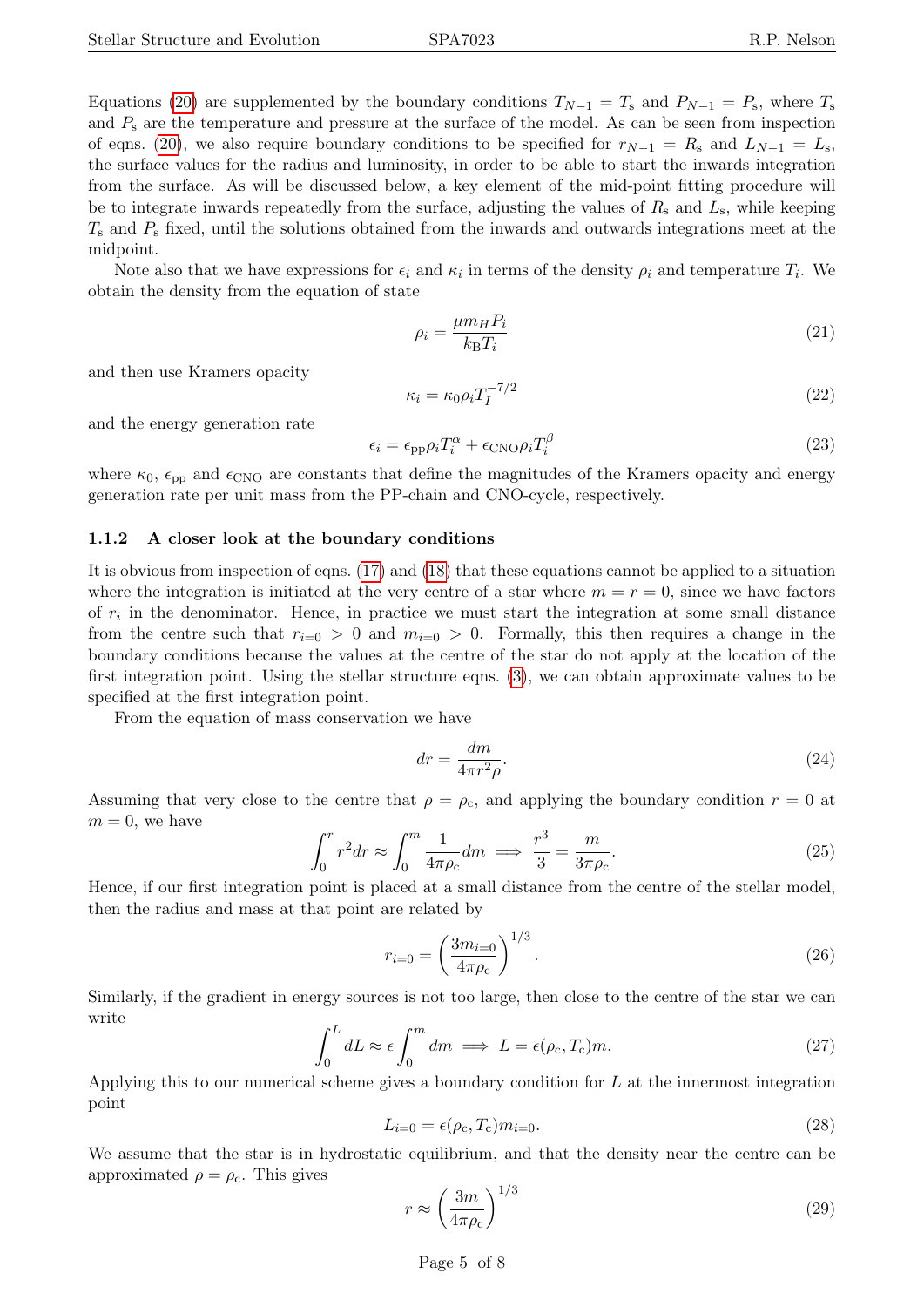and

$$
\frac{dP}{dm} = -\frac{Gm}{4\pi r^4} \implies \int_{P_c}^{P} dP \approx \int_0^m -\frac{Gm}{4\pi} \left(\frac{4\pi \rho_c}{3m}\right)^{4/3} dm. \tag{30}
$$

Integrating we obtain

$$
P - P_c = -\frac{3G}{8\pi} \left(\frac{4\pi\rho_c}{3}\right)^{4/3} m^{2/3}.
$$
\n(31)

Hence, the pressure boundary condition at our innermost integration point becomes

$$
P_{i=0} = P_{\rm c} - \frac{3G}{8\pi} \left(\frac{4\pi\rho_{\rm c}}{3}\right)^{4/3} m_{i=0}^{2/3}.
$$
 (32)

In the case of radiative energy transport we have

$$
\frac{dT}{dm} = -\frac{3\kappa L}{64\pi^2 a c r^4 T^3} \approx -\frac{3\kappa \epsilon_c m}{64\pi^2 a c T^3} \left(\frac{4\pi \rho_c}{3m}\right)^{4/3}.
$$
\n(33)

Integrating yields

$$
\int_{T_c}^{T} T^3 dT = -\frac{\kappa_c \epsilon_c}{16\pi ac} \left(\frac{4\pi \rho_c^4}{3}\right)^{1/3} \int_0^m m^{-1/3} dm \tag{34}
$$

which evaluates to

$$
T^{4} - T_{c}^{4} = -\frac{\kappa_{c}\epsilon_{c}}{2ac} \left(\frac{3\rho_{c}^{2}}{4\pi}\right)^{2/3} m^{2/3}.
$$
 (35)

Hence the temperature boundary condition at the innermost integration point becomes

$$
T_{i=0}^{4} = T_{\rm c}^{4} - \frac{\kappa_{\rm c}\epsilon_{\rm c}}{2ac} \left(\frac{3\rho_{\rm c}^{2}}{4\pi}\right)^{2/3} m_{i=0}^{2/3},\tag{36}
$$

where  $\kappa_c$  and  $\epsilon_c$  indicate that the opacity and energy generation rates are calculated using the central values  $\rho_c$  and  $T_c$ . Similarly a temperature boundary condition can be obtained using the adiabatic temperature gradient if the central regions are expected to be fully convective, as may occur in high mass stars. Obtaining this is left as an exercise.

### 1.1.3 Iterating the solutions to convergence

Consider the situation where we have developed a computer code to solve the equations of stellar structure based on eqns. [\(18\)](#page-3-0) and [\(20\)](#page-3-1), we have applied the boundary conditions at the inner and outer integration points, and we have run the code so that it integrates the solution from the centre to the integration point that lies at the midpoint, and it integrates the solution from the surface to the same midpoint. Unless we have been exceptionally fortunate, the guesses that we have made for the boundary condition values of  $T_c$ ,  $P_c$ ,  $R_s$  and  $L_s$  will lead to solutions that do not meet at the midpoint. In other words, the values of  $P, T, r$  and  $L$  at the midpoint obtained for the outward integration will not be equal to those obtained from the inward integration. A stellar model can only be said to have been successfully computed when all of these values agree (at least to within some specified tolerance). A satisfactory solution can be obtained by repeatedly adjusting the values of  $T_c$ ,  $P_c$ ,  $R_s$  and  $L_s$  and running the integrations until they meet in the middle. The question is, what is the best strategy for doing this? Guess work? Never a good idea. Choosing all possible reasonable values of  $T_c$ ,  $P_c$ ,  $R_s$  and  $L<sub>s</sub>$  and repeating the calculations until the best set of choices is hit upon? That will in general be too expensive in terms of computing time given that the range of possible values is enormous. Fortunately, there is a more sophisticated and computationally efficient approach available to us.

First, let us remind ourselves that the outwards and inwards integrations will yield values for r,  $P, T$  and L throughout the star. Let us define the difference between the values of r at the midpoint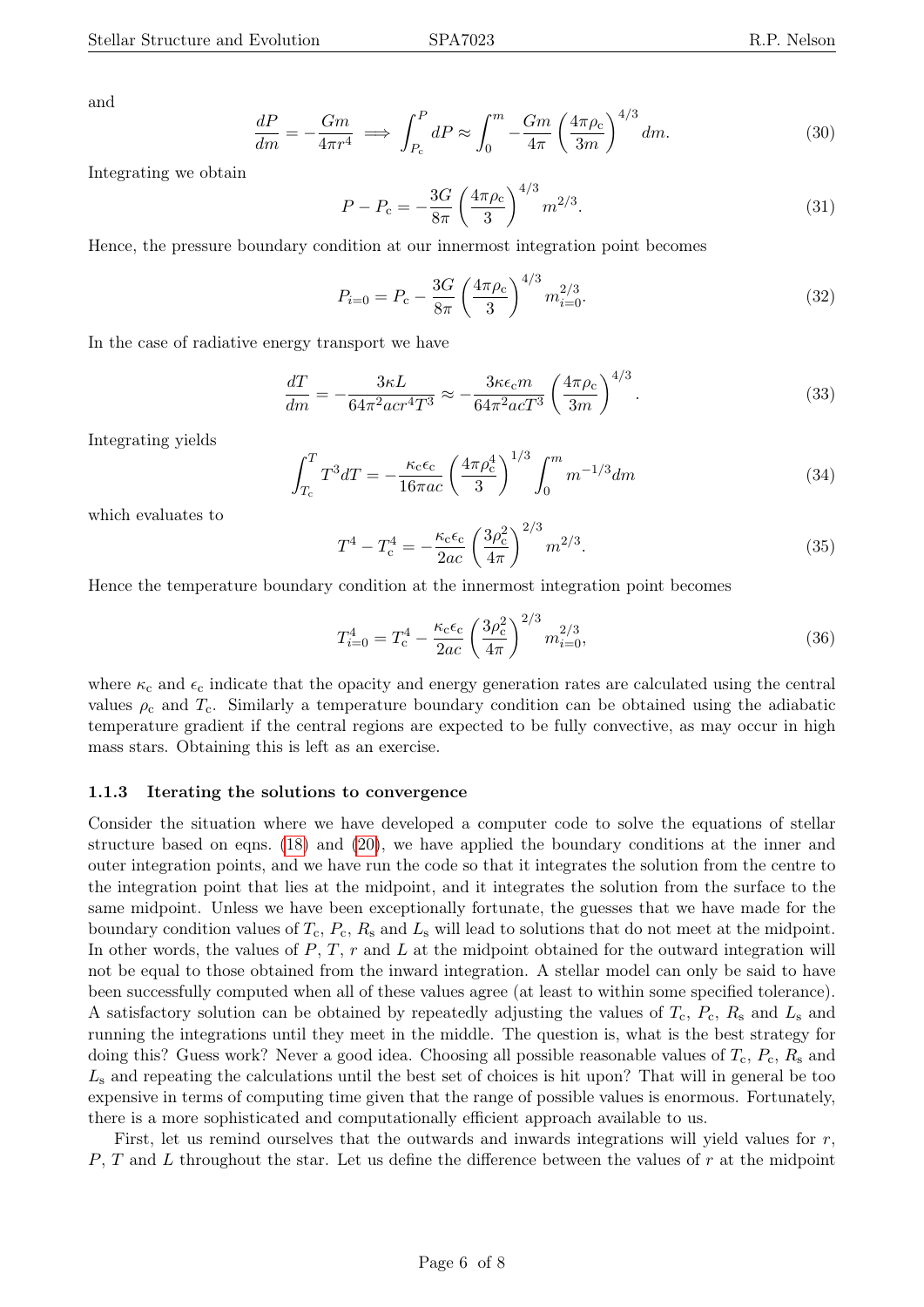obtained from the outwards and inwards integrations as  $r_{\text{diff}} = r_{\text{outwards}} - r_{\text{inwards}}$ . Let us also define the differences in the values of  $P$ ,  $T$  and  $L$  in the same way:

$$
P_{\text{diff}} = P_{\text{outwards}} - P_{\text{inwards}} T_{\text{diff}} = T_{\text{outwards}} - T_{\text{inwards}} L_{\text{diff}} = L_{\text{outwards}} - L_{\text{inwards}}.
$$
\n(37)

Now suppose we change the central pressure in the computer code, so that  $P_c \to P_c + \delta P_c$ , where  $\delta P_c$  is some small positive change in  $P_c$ , and we rerun the calculation, keeping all the other boundary conditions equal to their original values. This will change the solution produced by the outwards integration, and we will obtain new values of  $r_{\text{diff}}$ ,  $P_{\text{diff}}$ ,  $T_{\text{diff}}$  and  $L_{\text{diff}}$ . Let us use the notation  $(\delta r_{\text{diff}})$ <sub>P</sub> to denote the change in  $r_{\text{diff}}$  that arises when we change the value of  $P_c$  by an amount  $\delta P_c$ . We also denote the change in  $P_{\text{diff}}$  that arises by  $(\delta P_{\text{diff}})_{\text{P}}$ , and similarly for the changes in  $T_{\text{diff}}$  and  $L_{\text{diff}}$ . Note that the values of  $(\delta r_{\text{diff}})P$  etc correspond to subtracting the new value of  $r_{\text{diff}}$  from the old value. This point is important as it defines the signs of  $(\delta r_{\text{diff}})P$  etc.

Now let us also run the code with a small change in the value of  $T_c \rightarrow T_c + \delta T_c$ , with the other boundary conditions having their original values. This will give rise to changes in  $r_{\text{diff}}$ ,  $P_{\text{diff}}$ ,  $T_{\text{diff}}$ and  $L_{\text{diff}}$ . We will denote these changes as  $(\delta r_{\text{diff}})_T$ ,  $(\delta P_{\text{diff}})_T$ ,  $(\delta T_{\text{diff}})_T$  and  $(\delta L_{\text{diff}})_T$ . Repeating this procedure with small changes to  $R_s$  and  $L_s$  will give rise to changes in  $r_{\text{diff}}$ ,  $P_{\text{diff}}$ ,  $T_{\text{diff}}$  and  $L_{\text{diff}}$  that we will denote as  $(\delta r_{\text{diff}})_{\text{R}}$ ,  $(\delta P_{\text{diff}})_{\text{R}}$ ,  $(\delta L_{\text{diff}})_{\text{R}}$ ,  $(\delta L_{\text{diff}})_{\text{R}}$ ,  $(\delta r_{\text{diff}})_{\text{L}}$ ,  $(\delta P_{\text{diff}})_{\text{L}}$ ,  $(\delta L_{\text{diff}})_{\text{L}}$ ,  $(\delta L_{\text{diff}})_{\text{L}}$ .

Now, it is clear that for small changes to the boundary condition values denoted by  $\delta P_c$ ,  $\delta T_c$ ,  $\delta R_s$ and  $\delta L_{\rm s}$ , we can write

<span id="page-6-0"></span>
$$
\frac{(\delta r_{\text{diff}})P}{\delta P_c} \approx \frac{\partial r_{\text{diff}}}{\partial P_c}, \quad \frac{(\delta P_{\text{diff}})P}{\delta P_c} \approx \frac{\partial P_{\text{diff}}}{\partial P_c}, \quad \frac{(\delta T_{\text{diff}})P}{\delta P_c} \approx \frac{\partial T_{\text{diff}}}{\partial P_c}, \quad \frac{(\delta L_{\text{diff}})P}{\delta P_c} \approx \frac{\partial L_{\text{diff}}}{\partial P_c}
$$
\n
$$
\frac{(\delta r_{\text{diff}})T}{\delta T_c} \approx \frac{\partial r_{\text{diff}}}{\partial T_c}, \quad \frac{(\delta P_{\text{diff}})T}{\delta T_c} \approx \frac{\partial P_{\text{diff}}}{\partial T_c}, \quad \frac{(\delta T_{\text{diff}})T}{\delta T_c} \approx \frac{\partial T_{\text{diff}}}{\partial T_c}, \quad \frac{(\delta L_{\text{diff}})T}{\delta T_c} \approx \frac{\partial L_{\text{diff}}}{\partial T_c}
$$
\n
$$
\frac{(\delta r_{\text{diff}})R}{\delta R_s} \approx \frac{\partial r_{\text{diff}}}{\partial R_s}, \quad \frac{(\delta P_{\text{diff}})R}{\delta R_s} \approx \frac{\partial P_{\text{diff}}}{\partial R_s}, \quad \frac{(\delta T_{\text{diff}})R}{\delta R_s} \approx \frac{\partial T_{\text{diff}}}{\partial R_s}, \quad \frac{(\delta L_{\text{diff}})R}{\delta R_s} \approx \frac{\partial L_{\text{diff}}}{\partial R_s}
$$
\n
$$
\frac{(\delta r_{\text{diff}})L}{\delta L_s} \approx \frac{\partial r_{\text{diff}}}{\partial L_s}, \quad \frac{(\delta P_{\text{diff}})L}{\delta L_s} \approx \frac{\partial P_{\text{diff}}}{\delta L_s}, \quad \frac{(\delta T_{\text{diff}})L}{\delta L_s} \approx \frac{\partial T_{\text{diff}}}{\partial L_s}, \quad \frac{(\delta L_{\text{diff}})L}{\delta L_s} \approx \frac{\partial L_{\text{diff}}}{\partial L_s}
$$
\n(38)

Hence, we can use the expressions in eqn. [\(38\)](#page-6-0) to obtain expressions for how large a change in  $r_{\text{diff}}$ ,  $P_{\text{diff}}$ ,  $T_{\text{diff}}$  and  $L_{\text{diff}}$  will result from imposed changes to the boundary condition values

<span id="page-6-1"></span>
$$
\left(\frac{\partial r_{\text{diff}}}{\partial P_{\text{c}}}\right) \Delta P_{\text{c}} + \left(\frac{\partial r_{\text{diff}}}{\partial T_{\text{c}}}\right) \Delta T_{\text{c}} + \left(\frac{\partial r_{\text{diff}}}{\partial R_{\text{s}}}\right) \Delta R_{\text{s}} + \left(\frac{\partial r_{\text{diff}}}{\partial L_{\text{s}}}\right) \Delta L_{\text{s}} = \Delta r_{\text{diff}}
$$
\n
$$
\left(\frac{\partial P_{\text{diff}}}{\partial P_{\text{c}}}\right) \Delta P_{\text{c}} + \left(\frac{\partial P_{\text{diff}}}{\partial T_{\text{c}}}\right) \Delta T_{\text{c}} + \left(\frac{\partial P_{\text{diff}}}{\partial R_{\text{s}}}\right) \Delta R_{\text{s}} + \left(\frac{\partial P_{\text{diff}}}{\partial L_{\text{s}}}\right) \Delta L_{\text{s}} = \Delta P_{\text{diff}}
$$
\n
$$
\left(\frac{\partial T_{\text{diff}}}{\partial P_{\text{c}}}\right) \Delta P_{\text{c}} + \left(\frac{\partial T_{\text{diff}}}{\partial T_{\text{c}}}\right) \Delta T_{\text{c}} + \left(\frac{\partial T_{\text{diff}}}{\partial R_{\text{s}}}\right) \Delta R_{\text{s}} + \left(\frac{\partial T_{\text{diff}}}{\partial L_{\text{s}}}\right) \Delta L_{\text{s}} = \Delta T_{\text{diff}}
$$
\n
$$
\left(\frac{\partial L_{\text{diff}}}{\partial P_{\text{c}}}\right) \Delta P_{\text{c}} + \left(\frac{\partial L_{\text{diff}}}{\partial T_{\text{c}}}\right) \Delta T_{\text{c}} + \left(\frac{\partial L_{\text{diff}}}{\partial R_{\text{s}}}\right) \Delta R_{\text{s}} + \left(\frac{\partial L_{\text{diff}}}{\partial L_{\text{s}}}\right) \Delta L_{\text{s}} = \Delta L_{\text{diff}}
$$
\n(39)

where  $\Delta P_c$ ,  $\Delta T_c$ ,  $\Delta R_s$ ,  $\Delta L_s$  represent the changes in the boundary condition values. The set of